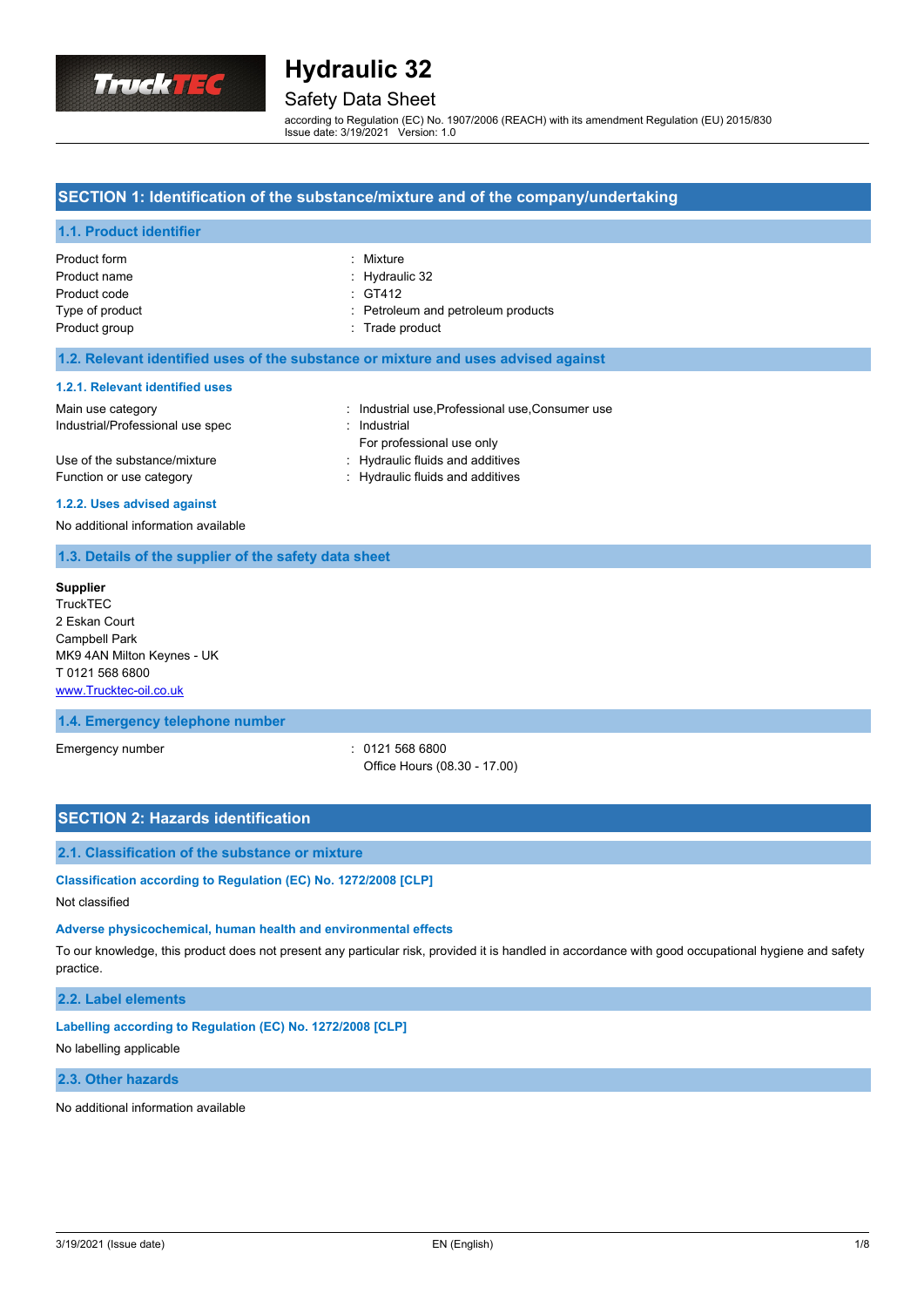## Safety Data Sheet

according to Regulation (EC) No. 1907/2006 (REACH) with its amendment Regulation (EU) 2015/830

### **SECTION 3: Composition/information on ingredients**

#### **3.1. Substances**

#### Not applicable

### **3.2. Mixtures**

| <b>Name</b>                                                                              | <b>Product identifier</b>                                                                                | $\frac{1}{2}$   | <b>Classification according to</b><br><b>Regulation (EC) No.</b><br>1272/2008 [CLP] |
|------------------------------------------------------------------------------------------|----------------------------------------------------------------------------------------------------------|-----------------|-------------------------------------------------------------------------------------|
| Baseoil - Unspecified - Distillates (Petroleum),<br><b>Hydrotreated Heavy Paraffinic</b> | (CAS-No.) 64742-54-7<br>(EC-No.) 265-157-1<br>(EC Index-No.) 649-467-00-8<br>(REACH-no) 01-2119484627-25 | $\geq 30 - 40$  | Asp. Tox. 1, H304                                                                   |
| Baseoil - Unspecified - Distillates (Petroleum),<br>Solvent-Dewaxed Heavy Paraffinic     | (CAS-No.) 64742-65-0<br>(EC-No.) 265-169-7<br>(EC Index-No.) 649-474-00-6<br>(REACH-no) 01-2119471299-27 | $\geq 30 - 540$ | Asp. Tox. 1, H304                                                                   |

Full text of H-statements: see section 16

## **SECTION 4: First aid measures**

#### **4.1. Description of first aid measures**

| First-aid measures after inhalation   | : Remove person to fresh air and keep comfortable for breathing. |
|---------------------------------------|------------------------------------------------------------------|
| First-aid measures after skin contact | Wash skin with plenty of water.                                  |
| First-aid measures after eye contact  | : Rinse eyes with water as a precaution.                         |
| First-aid measures after ingestion    | : Call a poison center or a doctor if you feel unwell.           |

**4.2. Most important symptoms and effects, both acute and delayed**

No additional information available

**4.3. Indication of any immediate medical attention and special treatment needed**

Treat symptomatically.

| <b>SECTION 5: Firefighting measures</b>                                       |                                                                                                                                             |  |  |
|-------------------------------------------------------------------------------|---------------------------------------------------------------------------------------------------------------------------------------------|--|--|
| 5.1. Extinguishing media                                                      |                                                                                                                                             |  |  |
| Suitable extinguishing media                                                  | : Water spray. Dry powder. Foam. Carbon dioxide.                                                                                            |  |  |
| 5.2. Special hazards arising from the substance or mixture                    |                                                                                                                                             |  |  |
| Hazardous decomposition products in case of fire Toxic fumes may be released. |                                                                                                                                             |  |  |
| 5.3. Advice for firefighters                                                  |                                                                                                                                             |  |  |
| Protection during firefighting                                                | : Do not attempt to take action without suitable protective equipment. Self-contained<br>breathing apparatus. Complete protective clothing. |  |  |

| <b>SECTION 6: Accidental release measures</b>                            |  |
|--------------------------------------------------------------------------|--|
| 6.1. Personal precautions, protective equipment and emergency procedures |  |

## **6.1.1. For non-emergency personnel**

Emergency procedures **in the contract of the Contract Contract Contract Contract Contract Contract Contract Contract Contract Contract Contract Contract Contract Contract Contract Contract Contract Contract Contract Contra**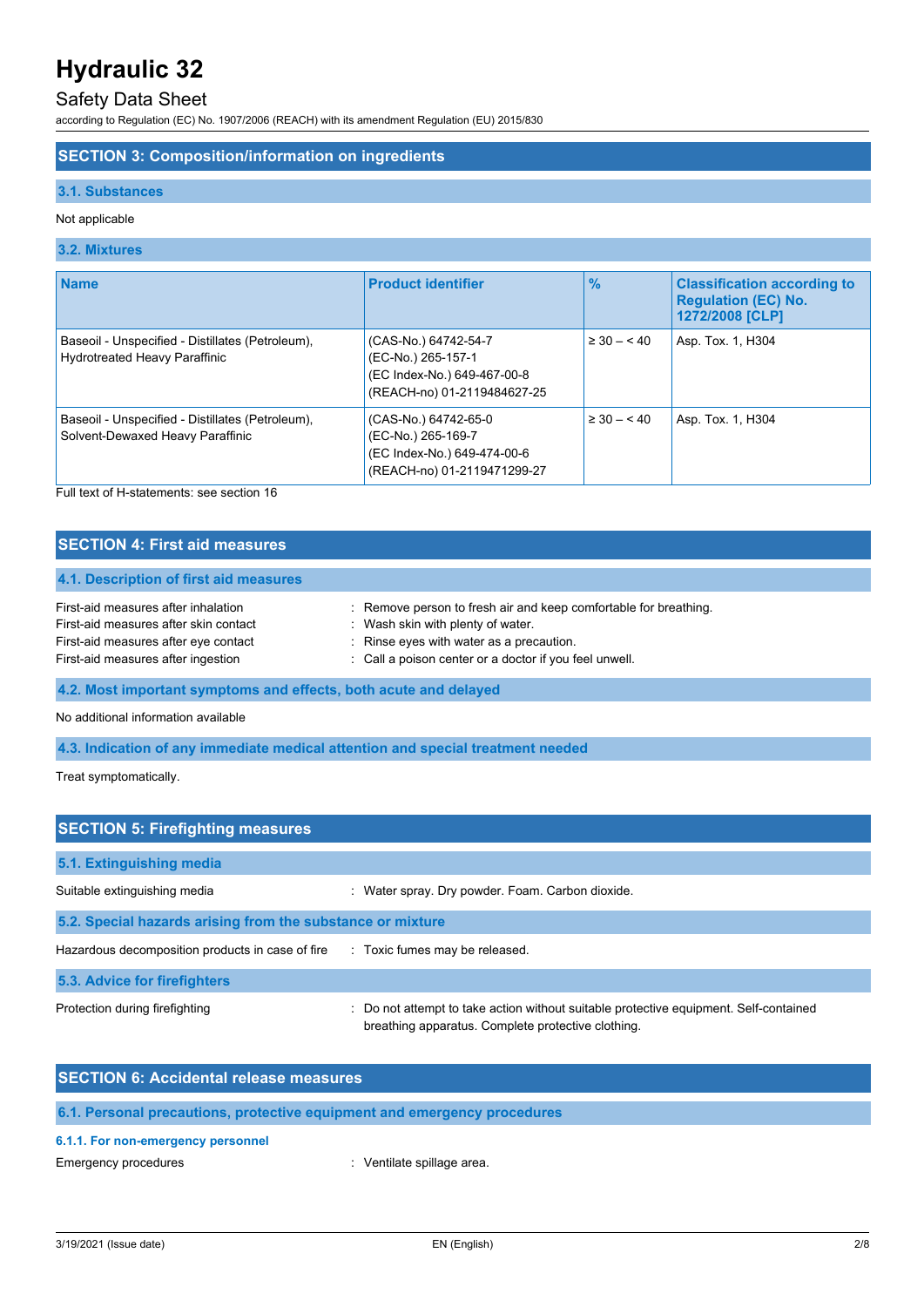## Safety Data Sheet

according to Regulation (EC) No. 1907/2006 (REACH) with its amendment Regulation (EU) 2015/830

| 6.1.2. For emergency responders                           |                                                                                                                                                                |
|-----------------------------------------------------------|----------------------------------------------------------------------------------------------------------------------------------------------------------------|
| Protective equipment                                      | : Do not attempt to take action without suitable protective equipment. For further information<br>refer to section 8: "Exposure controls/personal protection". |
| <b>6.2. Environmental precautions</b>                     |                                                                                                                                                                |
| Avoid release to the environment.                         |                                                                                                                                                                |
| 6.3. Methods and material for containment and cleaning up |                                                                                                                                                                |
| Methods for cleaning up<br>Other information              | : Take up liquid spill into absorbent material.<br>Dispose of materials or solid residues at an authorized site.                                               |
| 6.4. Reference to other sections                          |                                                                                                                                                                |
| For further information refer to section 13.              |                                                                                                                                                                |
| <b>SECTION 7: Handling and storage</b>                    |                                                                                                                                                                |

| 7.1. Precautions for safe handling                                |                                                                                                                                                                                              |
|-------------------------------------------------------------------|----------------------------------------------------------------------------------------------------------------------------------------------------------------------------------------------|
| Precautions for safe handling<br>Hygiene measures                 | : Ensure good ventilation of the work station. Wear personal protective equipment.<br>: Do not eat, drink or smoke when using this product. Always wash hands after handling the<br>product. |
| 7.2. Conditions for safe storage, including any incompatibilities |                                                                                                                                                                                              |

| Storage conditions |  |
|--------------------|--|

Storage conditions **in the controller of the Conditions** of Store in a well-ventilated place. Keep cool.

**7.3. Specific end use(s)**

No additional information available

## **SECTION 8: Exposure controls/personal protection**

#### **8.1. Control parameters**

### **8.1.1 National occupational exposure and biological limit values**

No additional information available

#### **8.1.2. Recommended monitoring procedures**

No additional information available

#### **8.1.3. Air contaminants formed**

No additional information available

#### **8.1.4. DNEL and PNEC**

No additional information available

#### **8.1.5. Control banding**

No additional information available

### **8.2. Exposure controls**

#### **8.2.1. Appropriate engineering controls**

#### **Appropriate engineering controls:**

Ensure good ventilation of the work station.

#### **8.2.2. Personal protection equipment**

#### **Personal protective equipment symbol(s):**

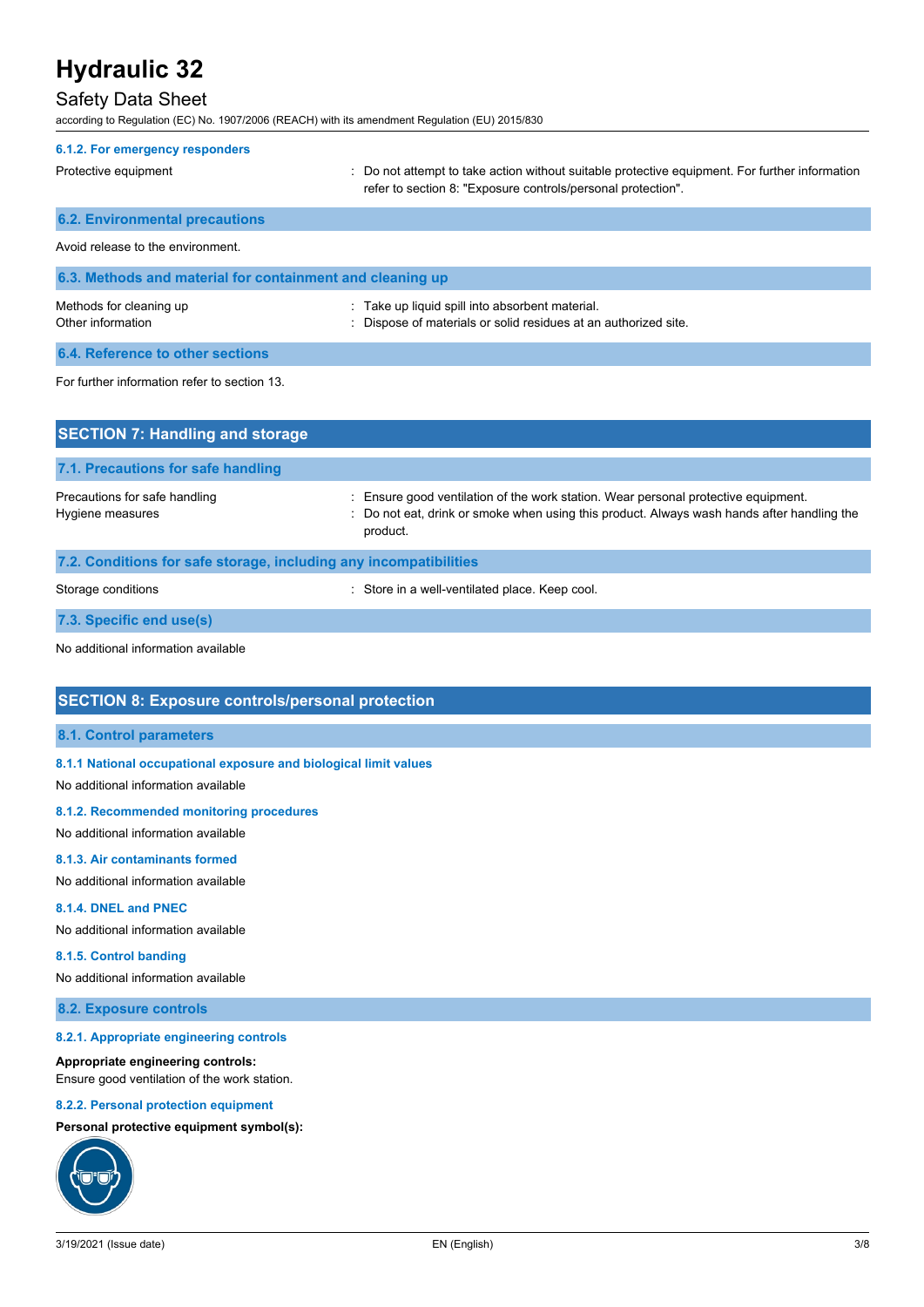## Safety Data Sheet

according to Regulation (EC) No. 1907/2006 (REACH) with its amendment Regulation (EU) 2015/830

### **8.2.2.1. Eye and face protection**

| Eye protection: |  |
|-----------------|--|
| Safety glasses  |  |

#### **8.2.2.2. Skin protection**

|  | Skin and body protection: |
|--|---------------------------|
|  |                           |

Wear suitable protective clothing

| <b>Hand protection:</b> |  |
|-------------------------|--|
| $\Box$                  |  |

Protective gloves

#### **8.2.2.3. Respiratory protection**

#### **Respiratory protection:**

In case of insufficient ventilation, wear suitable respiratory equipment

#### **8.2.2.4. Thermal hazards**

No additional information available

#### **8.2.3. Environmental exposure controls**

## **Environmental exposure controls:**

Avoid release to the environment.

| <b>SECTION 9: Physical and chemical properties</b><br>9.1. Information on basic physical and chemical properties |                                  |
|------------------------------------------------------------------------------------------------------------------|----------------------------------|
|                                                                                                                  |                                  |
| Colour                                                                                                           | brown.                           |
| Odour                                                                                                            | Characteristic odour.            |
| Odour threshold                                                                                                  | No data available                |
| pH                                                                                                               | No data available.               |
| Relative evaporation rate (butylacetate=1)                                                                       | No data available                |
| Melting point                                                                                                    | : $< -33$ °C                     |
| Freezing point                                                                                                   | No data available                |
| Boiling point                                                                                                    | No data available                |
| Flash point                                                                                                      | 215 °C                           |
| Auto-ignition temperature                                                                                        | No data available.               |
| Decomposition temperature                                                                                        | No data available                |
| Flammability (solid, gas)                                                                                        | Not applicable                   |
| Vapour pressure                                                                                                  | No data available                |
| Relative vapour density at 20 °C                                                                                 | No data available.               |
| Relative density                                                                                                 | $0.873$ @ 15.6 deg C             |
| Solubility                                                                                                       | insoluble in water.              |
| Partition coefficient n-octanol/water (Log Pow)                                                                  | No data available                |
| Viscosity, kinematic                                                                                             | 32 mm <sup>2</sup> /s @ 40 deg C |
| Viscosity, dynamic                                                                                               | No data available                |
| <b>Explosive properties</b>                                                                                      | No data available                |
| Oxidising properties                                                                                             | No data available                |
| <b>Explosive limits</b>                                                                                          | No data available                |

## **9.2. Other information**

No additional information available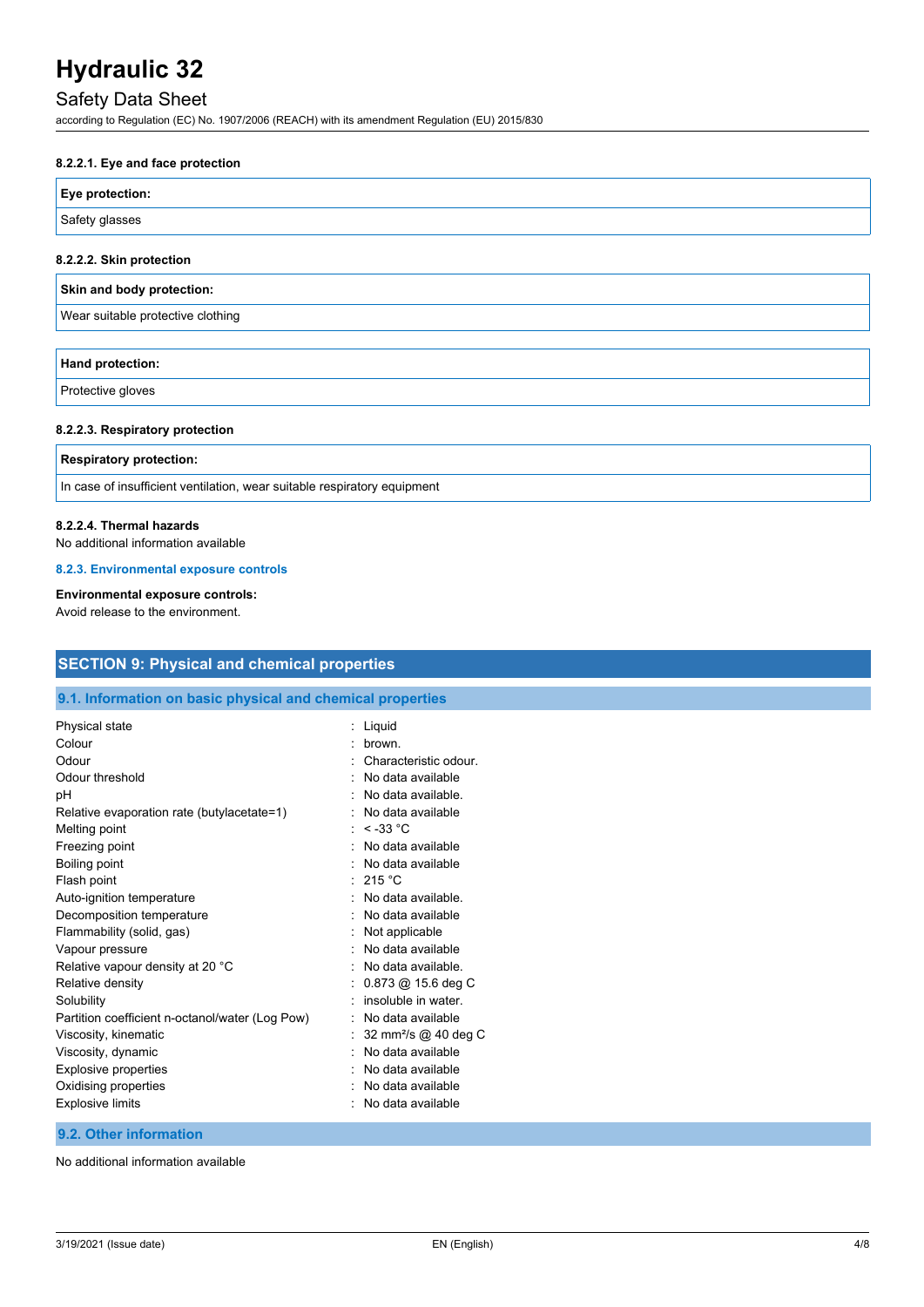## Safety Data Sheet

according to Regulation (EC) No. 1907/2006 (REACH) with its amendment Regulation (EU) 2015/830

## **SECTION 10: Stability and reactivity**

#### **10.1. Reactivity**

The product is non-reactive under normal conditions of use, storage and transport.

## **10.2. Chemical stability**

Stable under normal conditions.

**10.3. Possibility of hazardous reactions**

No dangerous reactions known under normal conditions of use.

**10.4. Conditions to avoid**

None under recommended storage and handling conditions (see section 7).

#### **10.5. Incompatible materials**

No additional information available

**10.6. Hazardous decomposition products**

Under normal conditions of storage and use, hazardous decomposition products should not be produced.

## **SECTION 11: Toxicological information**

#### **11.1 Information on toxicological effects**

| Acute toxicity (oral)<br>Acute toxicity (dermal)<br>Acute toxicity (inhalation) | Not classified<br>Not classified<br>: Not classified                 |
|---------------------------------------------------------------------------------|----------------------------------------------------------------------|
| Skin corrosion/irritation                                                       | · Not classified                                                     |
| Serious eye damage/irritation                                                   | pH: No data available.<br>· Not classified<br>pH: No data available. |
| Respiratory or skin sensitisation                                               | · Not classified                                                     |
| Germ cell mutagenicity                                                          | Not classified                                                       |
| Carcinogenicity                                                                 | : Not classified                                                     |
| Reproductive toxicity                                                           | : Not classified                                                     |
| STOT-single exposure                                                            | Not classified                                                       |
| STOT-repeated exposure                                                          | : Not classified                                                     |
| Aspiration hazard                                                               | Not classified                                                       |
|                                                                                 |                                                                      |
| <b>Hydraulic 32</b>                                                             |                                                                      |
| Viscosity, kinematic                                                            | 32 mm <sup>2</sup> /s @ 40 deg C                                     |

| <b>SECTION 12: Ecological information</b>                    |                                                                                                                            |  |  |
|--------------------------------------------------------------|----------------------------------------------------------------------------------------------------------------------------|--|--|
| 12.1. Toxicity                                               |                                                                                                                            |  |  |
| Ecology - general                                            | : The product is not considered harmful to aquatic organisms nor to cause long-term adverse<br>effects in the environment. |  |  |
| Hazardous to the aquatic environment, short-term<br>(acute)  | Not classified                                                                                                             |  |  |
| Hazardous to the aquatic environment, long-term<br>(chronic) | Not classified<br>٠.                                                                                                       |  |  |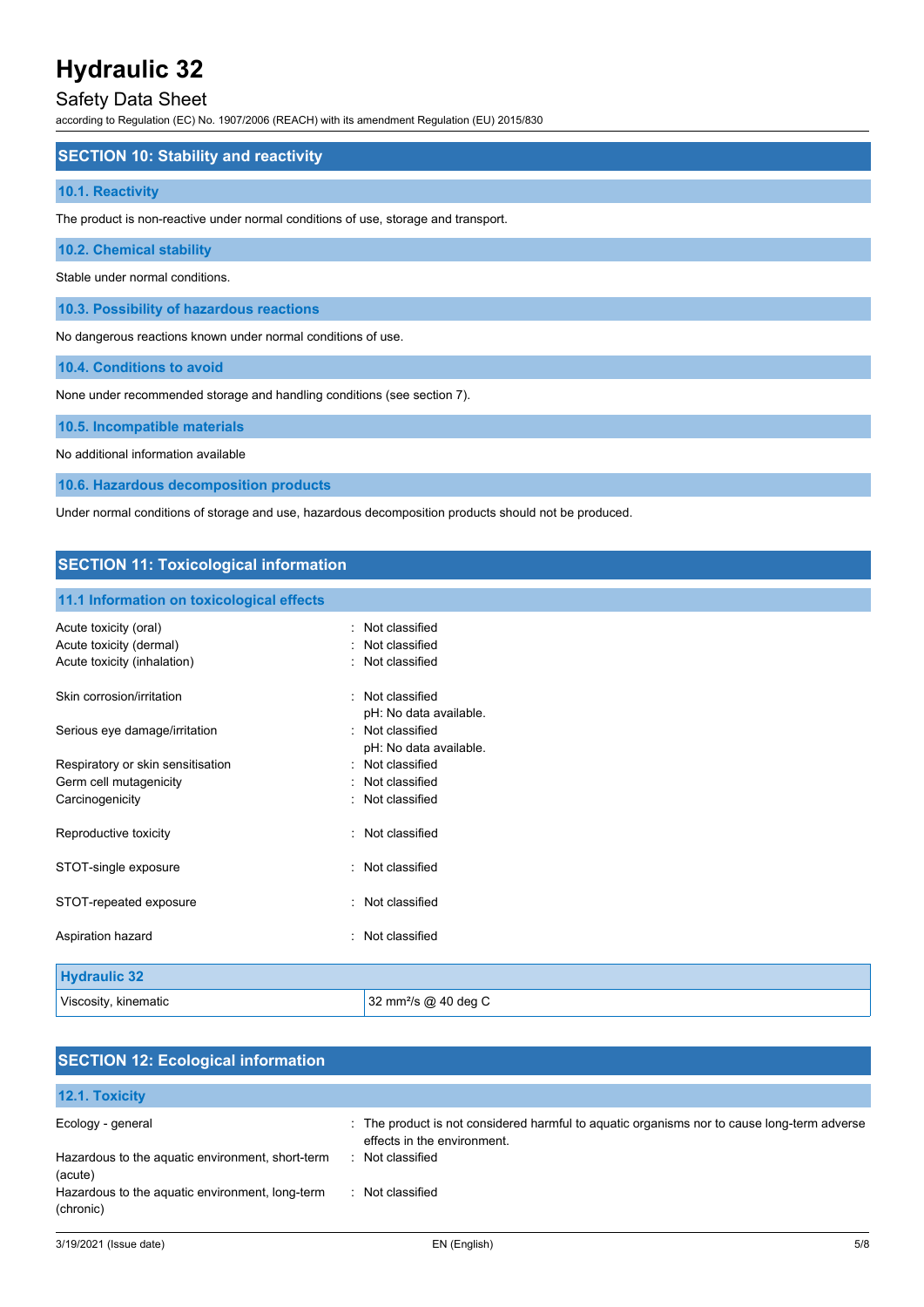## Safety Data Sheet

according to Regulation (EC) No. 1907/2006 (REACH) with its amendment Regulation (EU) 2015/830

Not rapidly degradable

| 12.2. Persistence and degradability      |
|------------------------------------------|
| No additional information available      |
| 12.3. Bioaccumulative potential          |
| No additional information available      |
| 12.4. Mobility in soil                   |
| No additional information available      |
| 12.5. Results of PBT and vPvB assessment |
| No additional information available      |
| 12.6. Other adverse effects              |

No additional information available

## **SECTION 13: Disposal considerations**

**13.1. Waste treatment methods**

Waste treatment methods : Dispose of contents/container in accordance with licensed collector's sorting instructions.

## **SECTION 14: Transport information**

| In accordance with ADR / IMDG / IATA / ADN / RID |                |                |                |                |
|--------------------------------------------------|----------------|----------------|----------------|----------------|
| <b>ADR</b>                                       | <b>IMDG</b>    | <b>IATA</b>    | <b>ADN</b>     | <b>RID</b>     |
| 14.1. UN number                                  |                |                |                |                |
| $UN -$                                           | Not applicable | Not applicable | Not applicable | Not applicable |
| 14.2. UN proper shipping name                    |                |                |                |                |
| Not applicable                                   | Not applicable | Not applicable | Not applicable | Not applicable |
| 14.3. Transport hazard class(es)                 |                |                |                |                |
| Not applicable                                   | Not applicable | Not applicable | Not applicable | Not applicable |
| 14.4. Packing group                              |                |                |                |                |
| Not applicable                                   | Not applicable | Not applicable | Not applicable | Not applicable |
| <b>14.5. Environmental hazards</b>               |                |                |                |                |
| Dangerous for the<br>environment : No            | Not applicable | Not applicable | Not applicable | Not applicable |
| No supplementary information available           |                |                |                |                |

**14.6. Special precautions for user**

**Overland transport** No data available **Transport by sea** Not applicable **Air transport** Not applicable **Inland waterway transport** Not applicable **Rail transport** Not applicable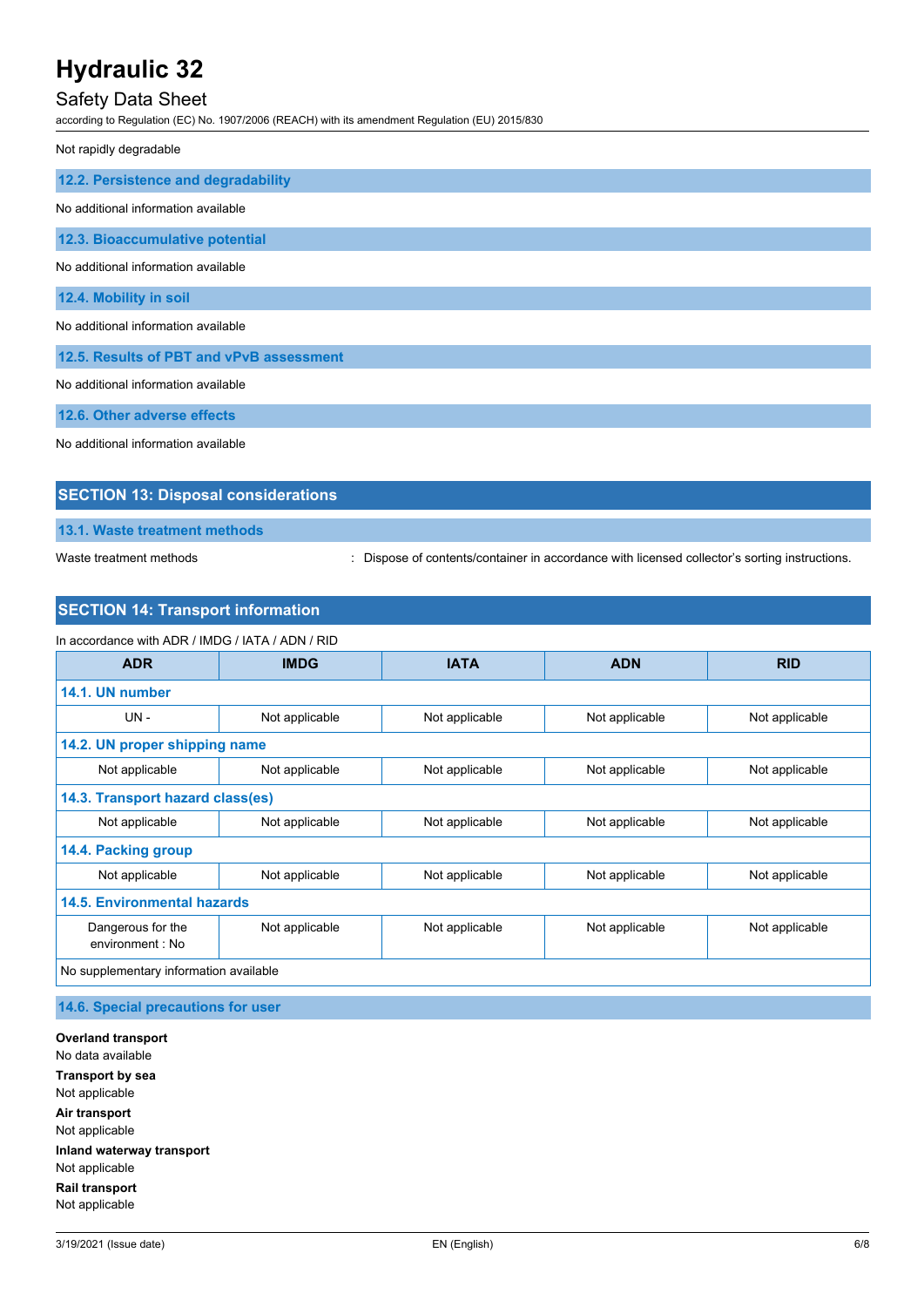## Safety Data Sheet

according to Regulation (EC) No. 1907/2006 (REACH) with its amendment Regulation (EU) 2015/830

#### **14.7. Transport in bulk according to Annex II of Marpol and the IBC Code**

#### Not applicable

## **SECTION 15: Regulatory information**

**15.1. Safety, health and environmental regulations/legislation specific for the substance or mixture**

#### **15.1.1. EU-Regulations**

Contains no REACH substances with Annex XVII restrictions

Contains no substance on the REACH candidate list

Contains no REACH Annex XIV substances

Contains no substance subject to Regulation (EU) No 649/2012 of the European Parliament and of the Council of 4 July 2012 concerning the export and import of hazardous chemicals.

Contains no substance subject to Regulation (EU) No 2019/1021 of the European Parliament and of the Council of 20 June 2019 on persistent organic pollutants

## **15.1.2. National regulations**

No additional information available

**15.2. Chemical safety assessment**

No chemical safety assessment has been carried out

## **SECTION 16: Other information**

| Abbreviations and acronyms: |                                                                                                 |
|-----------------------------|-------------------------------------------------------------------------------------------------|
| <b>ADN</b>                  | European Agreement concerning the International Carriage of Dangerous Goods by Inland Waterways |
| <b>ADR</b>                  | European Agreement concerning the International Carriage of Dangerous Goods by Road             |
| <b>ATE</b>                  | <b>Acute Toxicity Estimate</b>                                                                  |
| <b>BLV</b>                  | <b>Biological limit value</b>                                                                   |
| CAS-No.                     | Chemical Abstract Service number                                                                |
| <b>CLP</b>                  | Classification Labelling Packaging Regulation; Regulation (EC) No 1272/2008                     |
| <b>DMEL</b>                 | <b>Derived Minimal Effect level</b>                                                             |
| <b>DNEL</b>                 | Derived-No Effect Level                                                                         |
| <b>EC50</b>                 | Median effective concentration                                                                  |
| EC-No.                      | European Community number                                                                       |
| EN                          | European Standard                                                                               |
| <b>IATA</b>                 | International Air Transport Association                                                         |
| <b>IMDG</b>                 | International Maritime Dangerous Goods                                                          |
| <b>LC50</b>                 | Median lethal concentration                                                                     |
| LD50                        | Median lethal dose                                                                              |
| <b>LOAEL</b>                | Lowest Observed Adverse Effect Level                                                            |
| <b>NOAEC</b>                | No-Observed Adverse Effect Concentration                                                        |
| <b>NOAEL</b>                | No-Observed Adverse Effect Level                                                                |
| <b>NOEC</b>                 | No-Observed Effect Concentration                                                                |
| <b>OEL</b>                  | Occupational Exposure Limit                                                                     |
| PBT                         | <b>Persistent Bioaccumulative Toxic</b>                                                         |